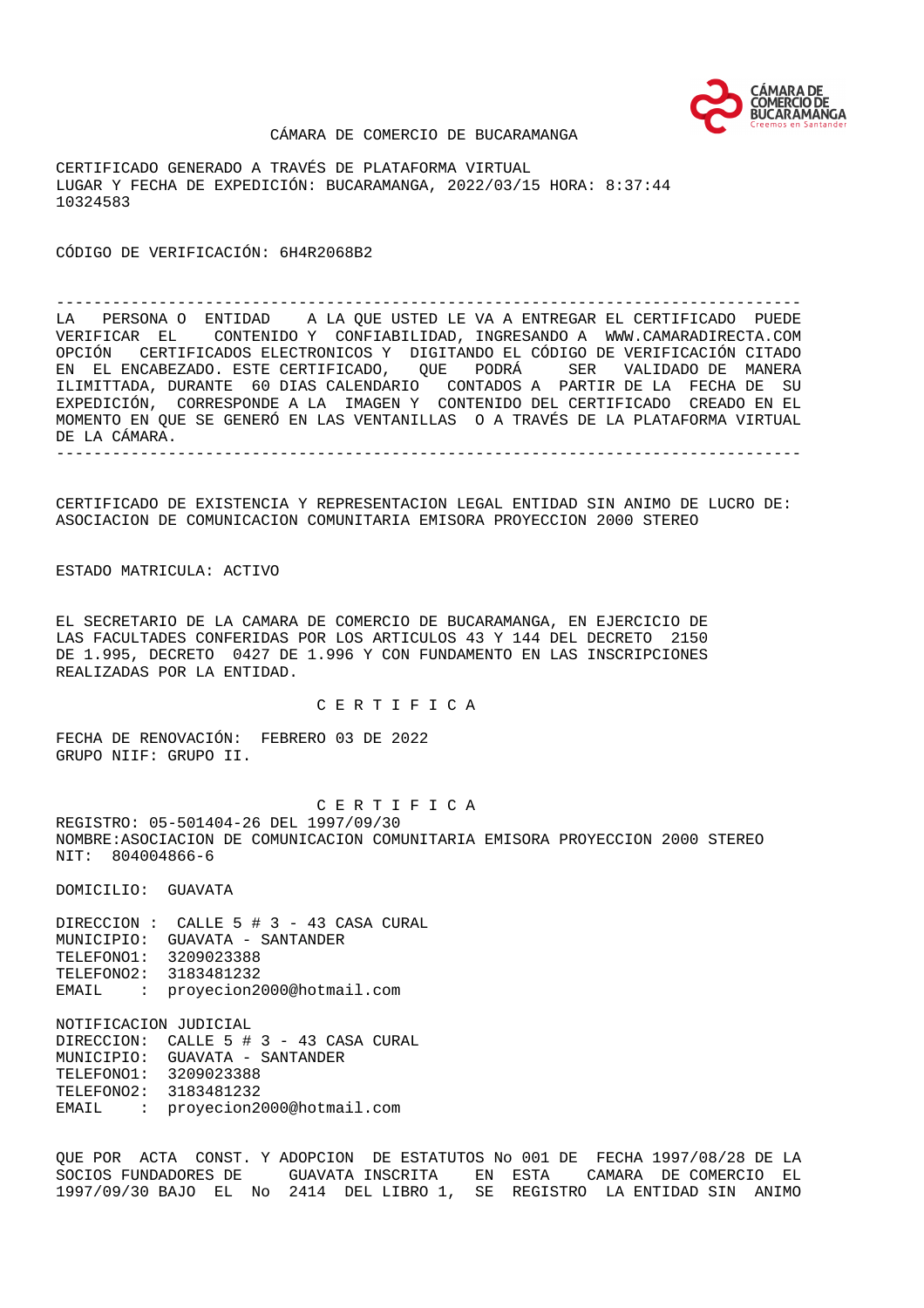experiment of the state of the state of the state of the state  $2$ 

ASOCIACION DE COMUNICACION COMUNITARIA EMISORA PROYECCION 2000 STEREO

DE LUCRO DENOMINADA ASOCIACION DE COMUNICACION COMUNITARIA PROYECCION 2.000 STEREO.

C E R T I F I C A

QUE POR ACTA NO. 4 DE FECHA 2017/06/13 DE ASAMBLEA EXTRAORDINARIA DE ASOCIADOS, INSCRITA EN ESTA CAMARA DE COMERCIO EL 2017/07/13, BAJO EL NO. 63041 DEL LIBRO 1, CONSTA: CAMBIO DE RAZÓN SOCIAL A: ASOCIACIÓN DE COMUNICACIÓN COMUNITARIA EMISORA PROYECCIÓN 2000 STEREO

 C E R T I F I C A QUE DICHA SOCIEDAD/ENTIDAD HA SIDO REFORMADA POR LOS SIGUIENTES DOCUMENTOS: DOCUMENTO NUMERO FECHA ENTIDAD CIUDAD INSCRIPC. ACTA 001.06 2006/05/23 ASAMBLEA EXT GUAVATA 2006/09/11 ACTA 4 2017/06/13 ASAMBLEA EXT GUAVATA 2017/07/13

C E R T I F I C A

VIGENCIA ES: INDEFINIDA

## C E R T I F I C A

OBJETO SOCIAL: " LA ASOCIACION TIENE COMO OBJETIVO GENERAL, CREAR, PROMOVER Y MANEJAR MEDIOS DE COMUNICACION COMUNITARIA, QUE CONTRIBUYAN A DEMOCRATIZAR LA COMUNICACION EN EL MUNICIPIO DE GUAVATA Y EL DEPARTAMENTO DE SANTANDER, PARA OFRECER UNA FORMACION INTEGRAL QUE AYUDE A MEJORAR LA CALIDAD DE VIDA DE LOS HABITANTES, POSIBILITANDO FORMAS ALTERNATIVAS DE COMUNICACION ".

## C E R T I F I C A

PATRIMONIO: QUE POR ACTA NO. 001.06 DE FECHA 23/05/2006 ANTES CITADA, CONSTA: EL PATRIMONIO DE LA ASOCIACION ESTARA COMPUESTO POR LOS INGRESOS OBTENIDOS DE LOS APORTES DE LOS ASOCIADOS, LOS RECURSOS DE FINANCIACION OBTENIDOS POR LOS PROYECTOS DESARROLLADOS Y ACTIVIDADES, POR APORTES Y DONACIONES DE PERSONAS NA TURALES O JURIDICAS Y ENTES NACIONALES E INTERNACIONALES.

C E R T I F I C A

REPRESENTANTE LEGAL: ES EL PRESIDENTE

 C E R T I F I C A QUE POR ACTA No 5 DE 2021/02/28 DE ASAMBLEA GENERAL DE ASOCIADOS INSCRITA EN ESTA CAMARA DE COMERCIO EL 2021/03/15 BAJO EL No 70836 DEL LIBRO 1, CONSTA:<br>CARGO NOMBRE. PRESIDENTE SANTOS RODRIGUEZ JOSE RICARDO DOC. IDENT. C.C. 91071932 VICEPRESIDENTE ARGUELLEZ JORGE ELIECER DOC. IDENT. C.C. 5711827

 C E R T I F I C A FACULTADES DEL REPRESENTANTE LEGAL: QUE POR ACTA NO. 001.06 DE FECHA 23/05/2006 ANTES CITADA, CONSTA: "... A. IMPULSAR LOS OBJETIVOS Y TAREAS DE LA ASOCIACION. B. RENDIR INFORMES A LA ASAMBLEA GENERAL Y JUNTA DIRECTIVA SOBRE SU GESTION. C. REPRESENTAR LEGALMENTE LA ASOCIACION, EN CASO JURIDICO DONDE SE REQUIERA DESIG NAR DELEGADO O APODERADO SEGUN LO AMERITE LA SITUACION.".

 C E R T I F I C A JUNTA DIRECTIVA: QUE POR ACTA No 5 DE 2021/02/28 DE ASAMBLEA GENERAL DE ASOCIADOS INSCRITA EN ESTA CAMARA DE COMERCIO EL 2021/03/15 BAJO EL No 70836 DEL LIBRO 1, CONSTA: P R I N C I P A L E S

| SANTOS RODRIGUEZ JOSE RICARDO | C.C. 91071932 |
|-------------------------------|---------------|
| ARGUELLEZ JORGE ELIECER       | C.C. 5711827  |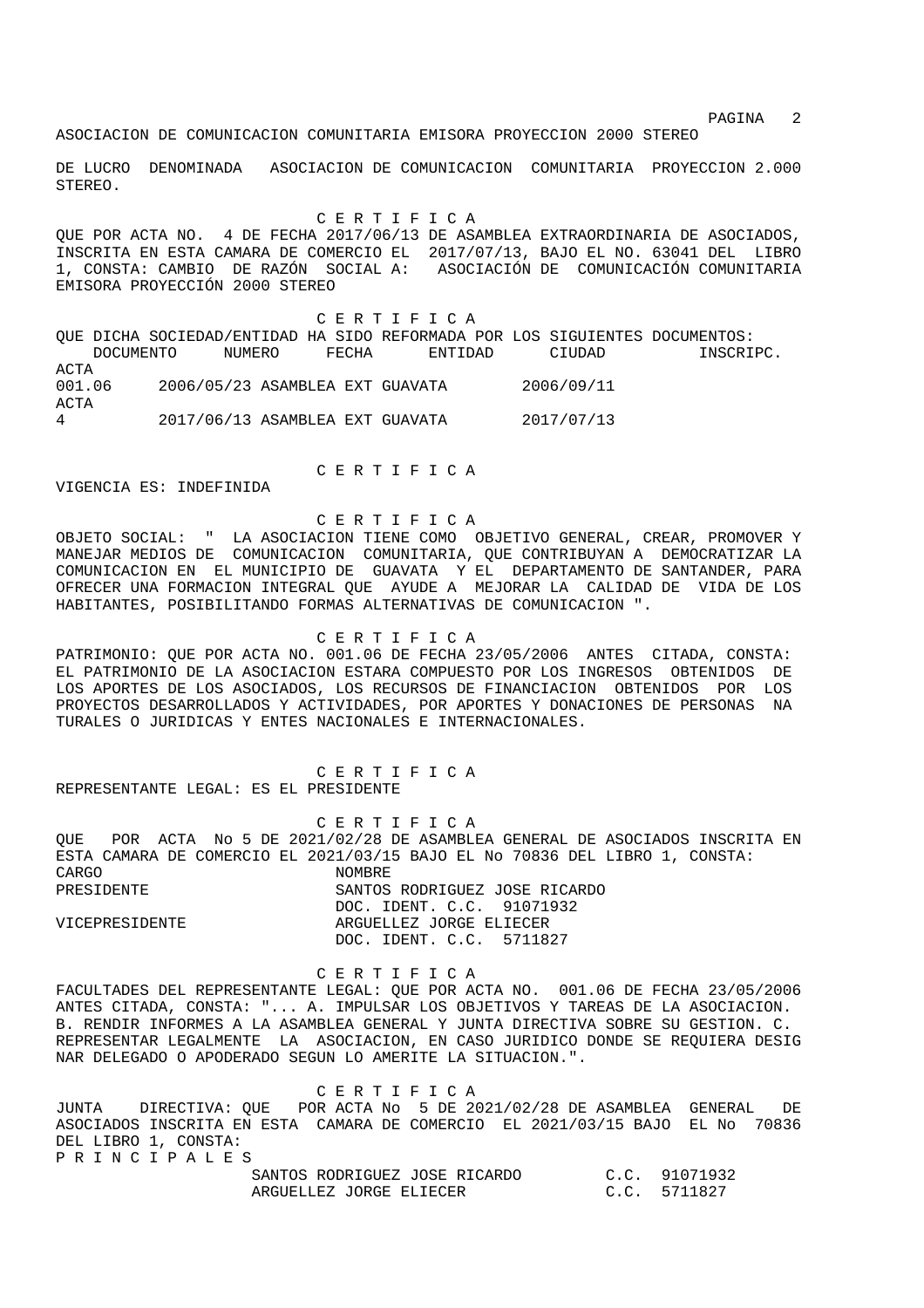experiment of the state of the state of the state of the state of the state of the state of the state of the state of the state of the state of the state of the state of the state of the state of the state of the state of

ASOCIACION DE COMUNICACION COMUNITARIA EMISORA PROYECCION 2000 STEREO

| MEDINA PARRA MARIA LUISA<br>AVILA ROMERO EDWIN HERNANDO<br>JERENA JOSE VICTORINO<br>SUAREZ SUAREZ DARIO | C.C. 1096619669<br>C.C. 13615644<br>C.C. 79437208<br>C.C. 91010097 |
|---------------------------------------------------------------------------------------------------------|--------------------------------------------------------------------|
| DIAZ PLATA RAFARI.                                                                                      | C.C. 91010529                                                      |

# C E R T I F I C A CIIU-CODIFICACION ACTIVIDAD ECONOMICA

ACTIVIDAD PRINCIPAL : 9499 ACTIVIDADES DE OTRAS ASOCIACIONES N.C.P.

ACTIVIDAD SECUNDARIA : 6010 ACTIVIDADES DE PROGRAMACIÓN Y TRANSMISIÓN EN EL SERVICIO DE RADIODIFUSIÓN SONORA

C E R T I F I C A

QUE LA ENTIDAD SE ENCUENTRA SOMETIDA A LA INSPECCION, VIGILANCIA Y CONTROL DE LA SECRETARIA JURIDICA DE LA GOBERNACION DE SANTANDER EN CONSECUENCIA ESTA OBLIGADA A CUMPLIR CON LAS NORMAS QUE RIGEN ESTA CLASE DE ENTIDADES.

NO APARECE INSCRIPCION POSTERIOR DE DOCUMENTOS QUE MODIFIQUE LO ANTES ENUNCIADO

EXPEDIDO EN BUCARAMANGA, A 2022/03/15 08:37:44 - REFERENCIA OPERACION 10324583

-------------------------------------------------------------------------------- LOS ACTOS DE REGISTRO AQUÍ CERTIFICADOS QUEDAN EN FIRME DIEZ DÍAS HÁBILES | DESPUÉS DE LA FECHA DE INSCRIPCIÓN, SIEMPRE QUE, DENTRO DE DICHO TERMINO, NO| | SEAN OBJETO DE LOS RECURSOS DE REPOSICIÓN ANTE ESTA ENTIDAD, Y / O | DE APELACIÓN ANTE LA SUPERINTENDENCIA DE INDUSTRIA Y COMERCIO.

| | | PARA EFECTOS DEL CÓMPUTO DE LOS TÉRMINOS LOS SÁBADOS NO SON DÍAS HÁBILES EN | LA CÁMARA DE COMERCIO DE BUCARAMANGA.

| | | EL PRESENTE CERTIFICADO NO CONSTITUYE CONCEPTOS FAVORABLES DE USO DE SUELO, | | NORMAS SANITARIAS Y DE SEGURIDAD. | --------------------------------------------------------------------------------

## -------------------------------------------------------------------------------- | I M P O R T A N T E | EL REGISTRO ANTE LAS CAMARAS DE COMERCIO NO CONSTITUYE APROBACION DE

ESTATUTOS. (ART.636 CODIGO CIVIL). LA PERSONA JURIDICA DE QUE TRATA ESTE CERTIFICADO SE ENCUENTRA SUJETA A LA INSPECCION, VIGILANCIA Y CONTROL DE LAS AUTORIDADES QUE EJERCEN ESTA FUNCION, POR LO TANTO DEBERA PRESENTAR ANTE LA AUTORIDAD CORRESPONDIENTE | EL CERTIFICADO DE REGISTRO RESPECTIVO, EXPEDIDO POR LA CAMARA DE COMERCIO, | | DENTRO DE LOS 10 DIAS HABILES SIGUIENTES A LA FECHA DE INSCRIPCION, MAS EL | | TERMINO DE LA DISTANCIA CUANDO EL DOMICILIO DE LA PERSONA JURIDICA SIN ANIMO | | DE LUCRO QUE SE REGISTRA ES DIFERENTE AL DE LA CAMARA DE COMERCIO QUE LE | | CORRESPONDE. EN EL CASO DE REFORMAS ESTATUTARIAS ADEMAS SE ALLEGARA COPIA | DE LOS ESTATUTOS. | TODA AUTORIZACION, PERMISO, LICENCIA O RECONOCIMIENTO DE CARACTER OFICIAL, | SE TRAMITARA CON POSTERIORIDAD A LA INSCRIPCION DE LAS PERSONAS JURIDICAS SIN ANIMO DE LUCRO EN LA RESPECTIVA CAMARA DE COMERCIO.